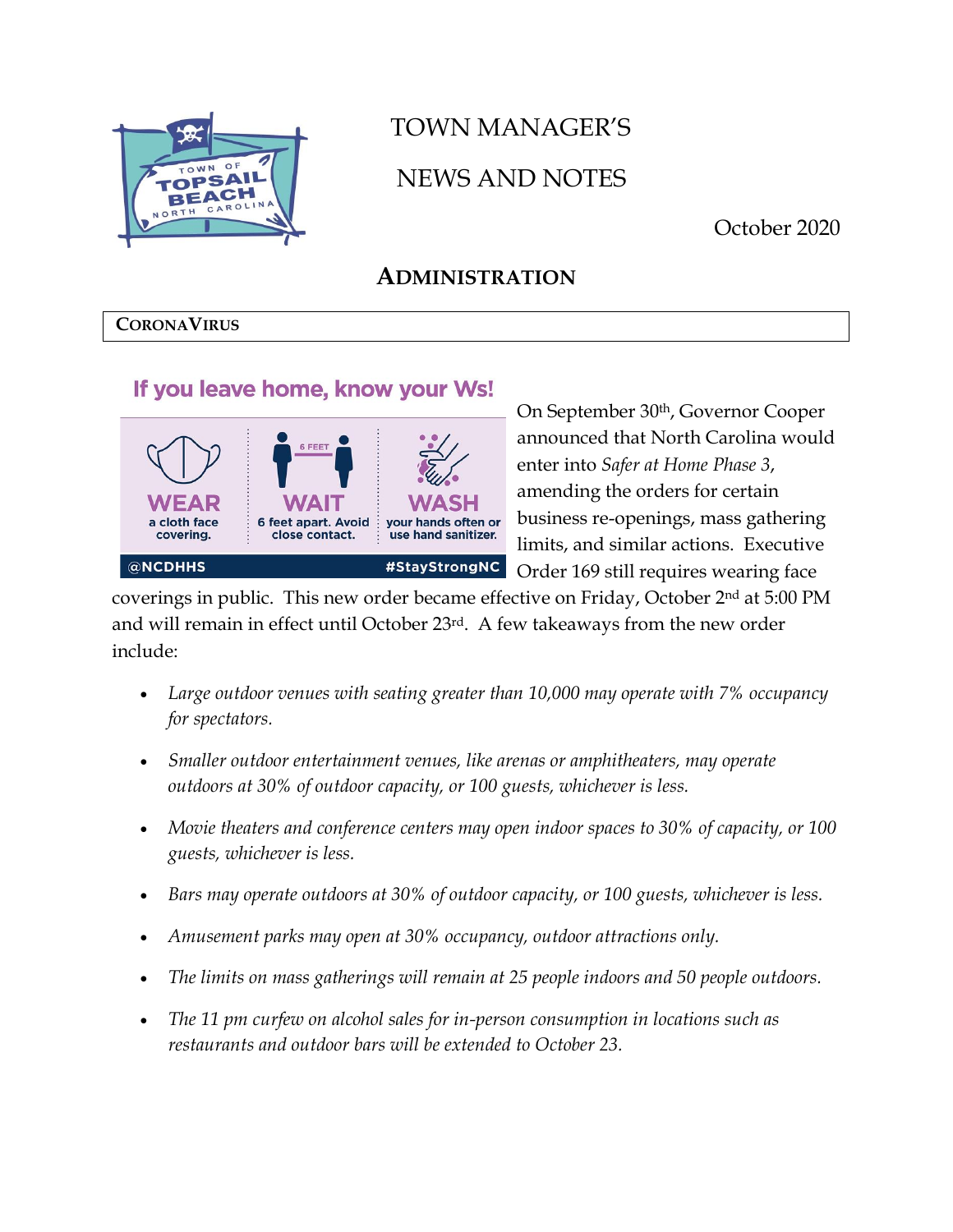A copy of the EO and frequently asked questions can be found on our website at [https://www.topsailbeach.org/Government/Emergency-Information/COVID19.](https://www.topsailbeach.org/Government/Emergency-Information/COVID19)



In an effort to slow the spread of the virus, the North Carolina Department of Health and Human Services has developed the SlowCOVIDNC App, designed to let app users know if they may have been exposed to

COVID-19, enabling them to quickly act to protect themselves and their community. SlowCOVIDNC users can anonymously share a positive COVID-19 test result through the app to notify other app users who may have been in close contact with them of their exposure. For more information visit [https://covid19.ncdhhs.gov/slowcovidnc.](https://covid19.ncdhhs.gov/slowcovidnc)

Topsail Beach is committed to protecting the health and safety of our residents, property owners, and visitors as well as the economic wellbeing of our businesses. **Remember Your Ws: Wear, Wait, Wash**

#### **FLU SHOTS**



The Pender County Health Department will be at Town Hall, Thursday, October 15th from 9a.m. to 12 p.m. to administer flu shots. Please bring your insurance card with you. Topsail Beach practices the three w's (wear, wait, wash). Masks and social distancing will be enforced while you are in Town Hall. We are thrilled to partner with Pender County to provide this service!

The CDC states that for the upcoming flu season, the vaccination will be very important to reduce flu because it can help reduce the overall impact of respiratory illnesses on the population. Ensuring that people continue or start getting routine vaccinations during the COVID-19 pandemic is essential for protecting people and communities from vaccine-preventable diseases and outbreaks, including flu. Routine vaccination prevents illnesses which further strain the healthcare system during the COVID-19 pandemic.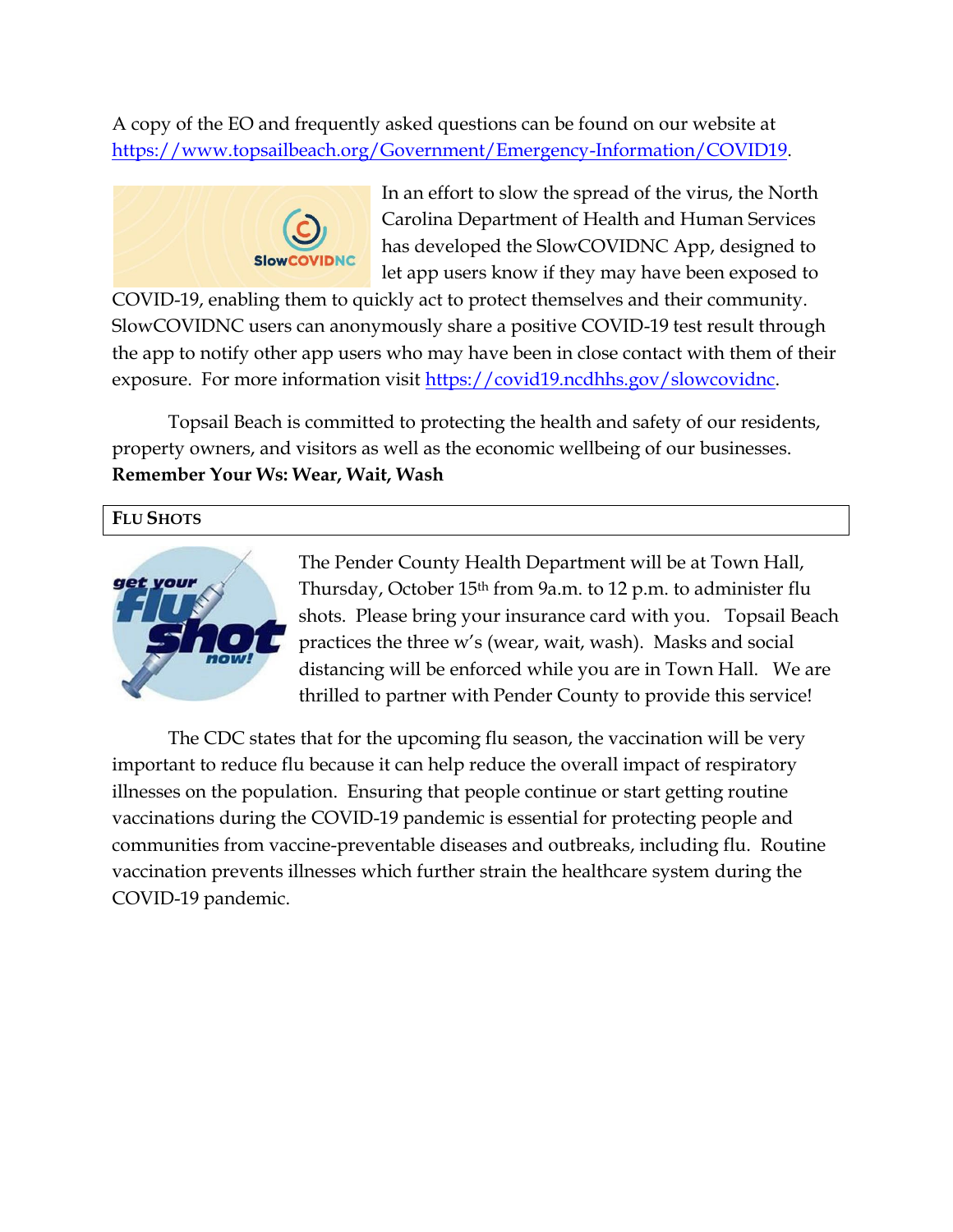# **POLICE**

# **ACTIVITY LOG EVENT SUMMARY**

| <b>SEPTEMBER 2020</b>             |                  |                                      |                  |  |  |
|-----------------------------------|------------------|--------------------------------------|------------------|--|--|
| <b>ARREST MADE</b>                | 4                | <b>ASSIST TO FIRE/RESCUE</b>         | 6                |  |  |
| <b>ALARM CALL</b>                 | 2                | <b>CALL FOR SERVICE</b>              | 30               |  |  |
| <b>ASSAULT</b>                    | 1                | <b>BEACH PATROL</b>                  |                  |  |  |
| <b>BOAT RELATED CALL</b>          | $\bf{0}$         | <b>BEACH WHEELCHAIR</b>              | $\bf{0}$         |  |  |
| <b>CIVIL CITATION</b>             | 5                | <b>DEATH</b>                         | 0                |  |  |
| <b>DISTURBANCE CALL</b>           | 3                | <b>DOG RELATED CALL</b>              | $\overline{2}$   |  |  |
| <b>LARCENY REPORT</b>             | $\overline{2}$   | <b>LOST &amp; FOUND PROPERTY</b>     | 4                |  |  |
| <b>MESSAGE DELIVERED</b>          | 0                | <b>MISSING PERSON</b>                | 0                |  |  |
| <b>OPEN DOOR FOUND</b>            | 1                | PARKING COMPLAINT                    |                  |  |  |
| PROPERTY DAMAGE                   | $\mathbf{1}$     | <b>SURFING VIOLATION</b>             | $\boldsymbol{0}$ |  |  |
| <b>SCHOOL ATTENDED</b>            | 1                | <b>SECURITY/BUSINESS CHECK</b>       | 197              |  |  |
| <b>SPECIAL WORK</b>               | 60               | <b>STATE CITATION ISSUED</b>         | 48               |  |  |
| <b>SUSPICIOUS PERSON</b>          | 1                | <b>SUSPICIOUS/UNLOCKED VEHICLE</b>   |                  |  |  |
| <b>TRAFFIC ACCIDENT</b>           | 1                | <b>TRESPASS CALL</b>                 |                  |  |  |
| <b>TOPSAIL ASSISTED SURF CITY</b> | $\boldsymbol{0}$ | <b>WARNING CITATION ISSUED</b><br>57 |                  |  |  |

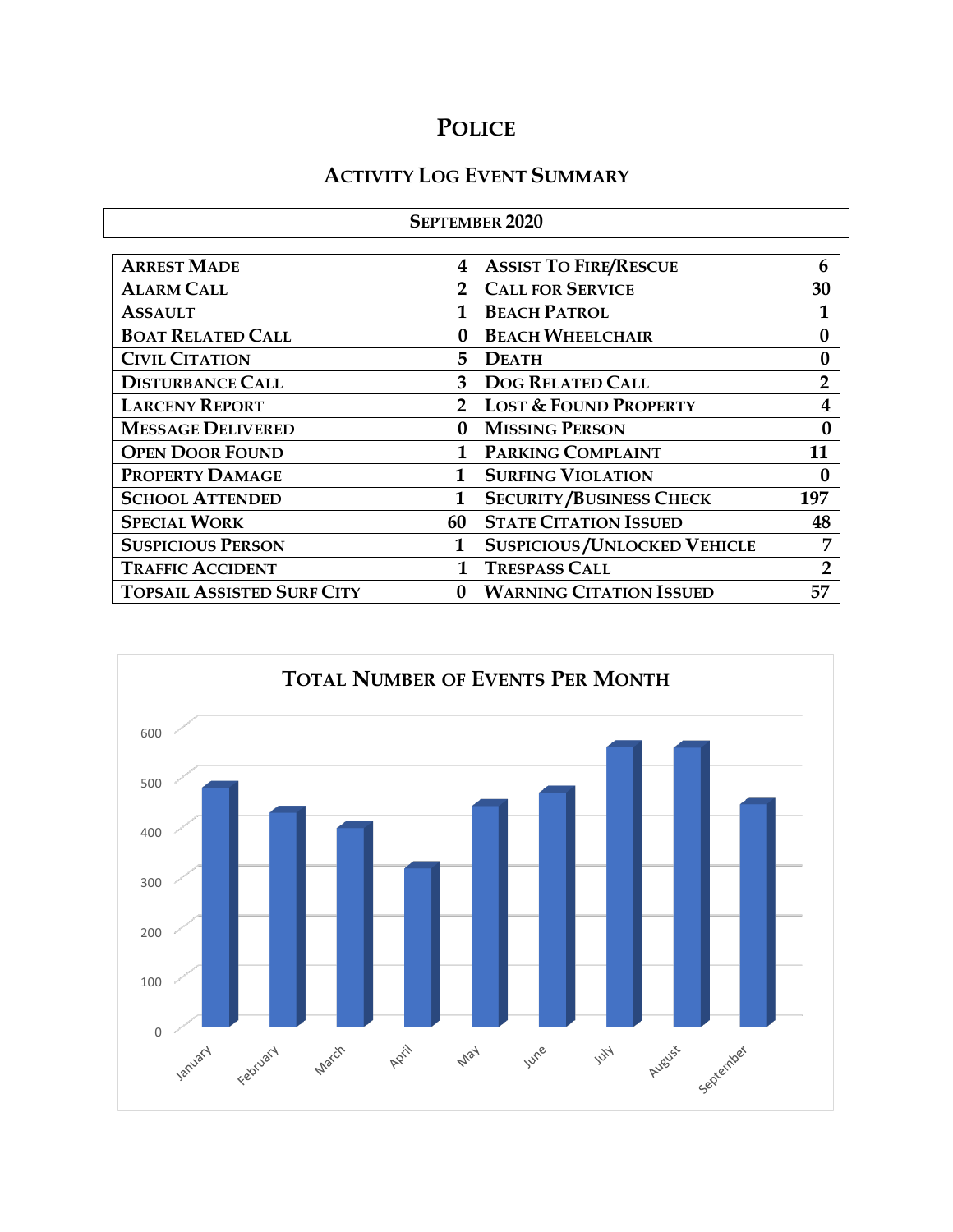### **PUBLIC WORKS**

#### **WATER USAGE**

Below is a look at the average daily water usage for September 2020, and a comparison of the data to 2019. This September the distribution for the water system was a total of 8,368,070 gallons of water for an average of 269,938 gallons a day, an increase of 35,464 gpd over the same period last year (234,474).



#### **MORE PUBLIC WORKS**

In addition to the many hats Public Works wears, they have been working on a variety of beach and sound access projects. The most notable has been the completion of the Post and Rope guides at each of our public beach accesses from the Town Line to the Sea Vista. The post and rope guides are allowed by CAMA

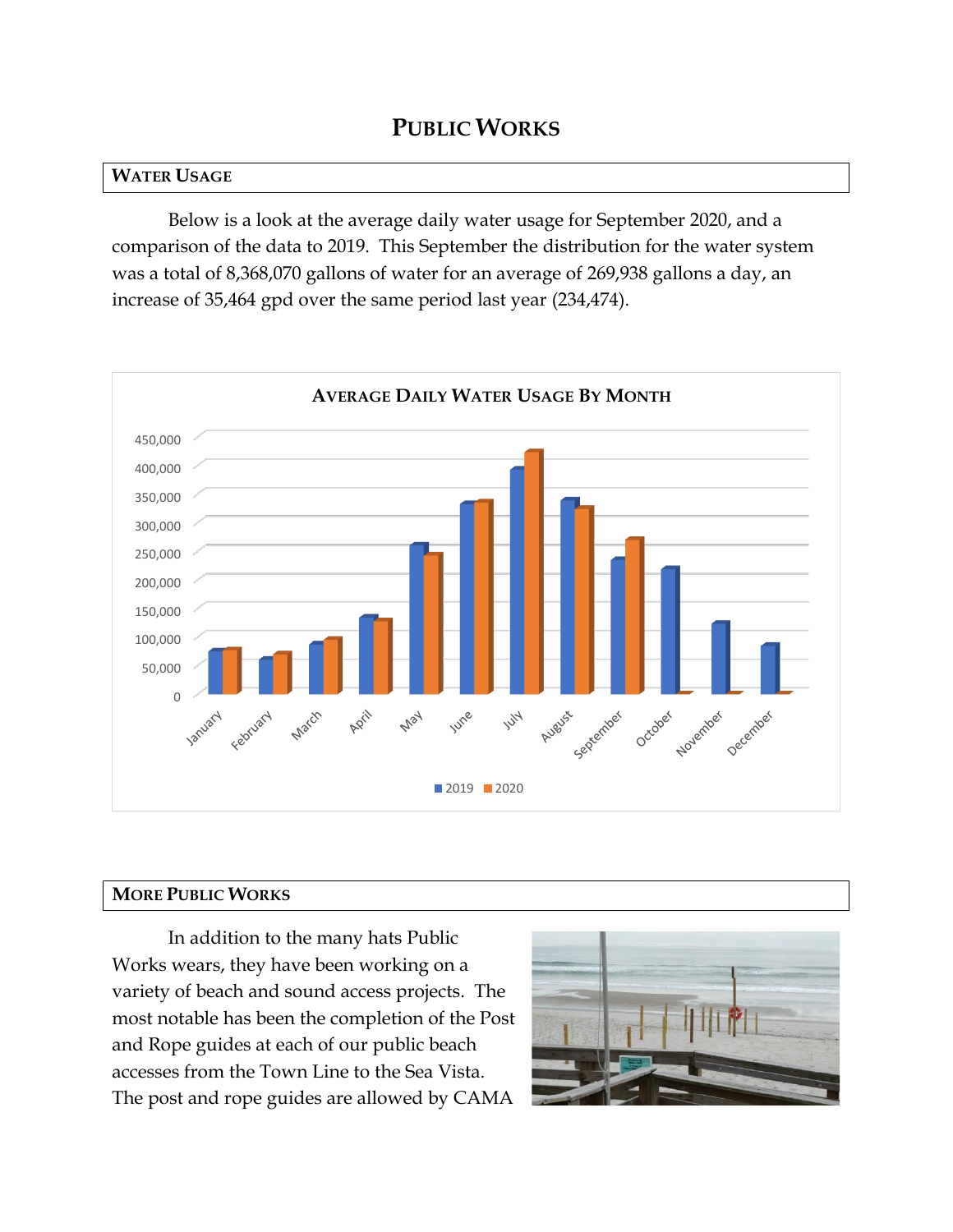as a way to direct our visitors over the newly planted dunes to protect the sea oats and allow them the opportunity to grow strong.

Several of our private access owners have also provided pathways to the beach for their friends and guests. We encourage everyone to help protect the new sea oats, just remember to follow the rules set by CAMA. Please visit our website and the FAQ's at [https://www.topsailbeach.org/Departments/Beach-](https://www.topsailbeach.org/Departments/Beach-Nourishment)[Nourishment](https://www.topsailbeach.org/Departments/Beach-Nourishment) for more information.





Our Public Works team has also been working on access improvements throughout the spring and summer. Please check out the new deck at the Hines Avenue Sound Side access (pictured). As you can see, it is a great place for fishing!!!!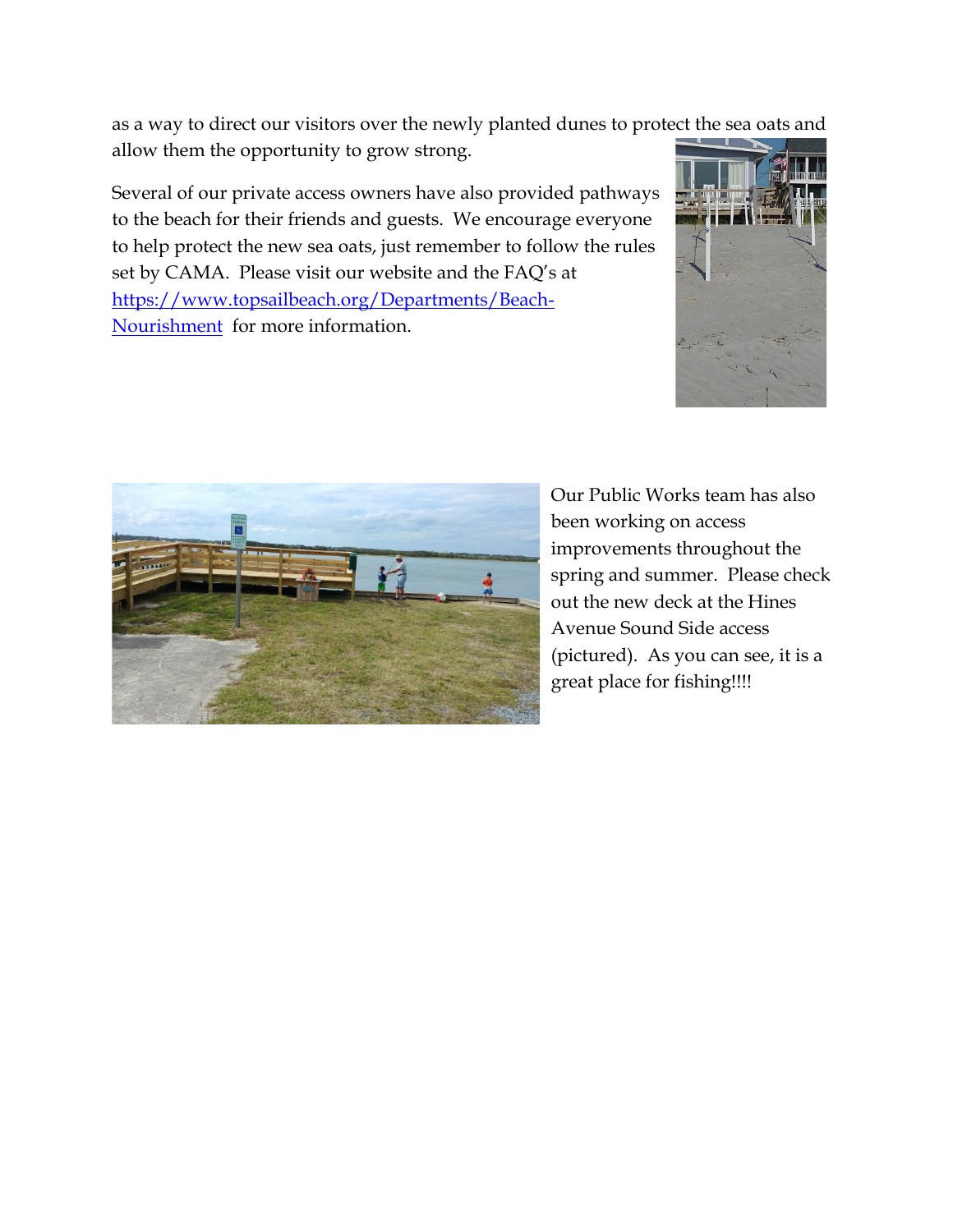# **COMMUNITY DEVELOPMENT**

#### **PLANNING AND ZONING**

The Planning Board met on September 23, 2020 with the following actions taken:

- 1. Finalized rules of procedure for the Planning Board and made recommendation to the Board of Commissioners for adoption.
- 2. Discussed revisions to the Town Code for compliance with NCGS 160D regulations and considered path to moving forward with project. Discussion included both in-house and consultant assistance from the Cape Fear Council of Governments.

#### **PARKS AND RECREATION**

The Parks and Recreation Advisory Board met on September 23, 2020 with the following actions taken:

- 1. Continued discussion of the Walk/Bike Plan with review and discussion of public comments received.
- 2. Held joint meeting with the Citizen Advisory Group to discuss field study of the Downtown Business District on October 7th to include a preliminary marking of the parallel parking option in front of Cora's Deli on October 5th.

#### **BUILDING PERMIT SUMMARY**

A total of 30 permits were issued at a valuation of \$127,032.00 with two (2) separate septic review which indicates submittal(s) for new construction will follow shortly. HVAC and electrical repairs remain the largest percentage of the permits.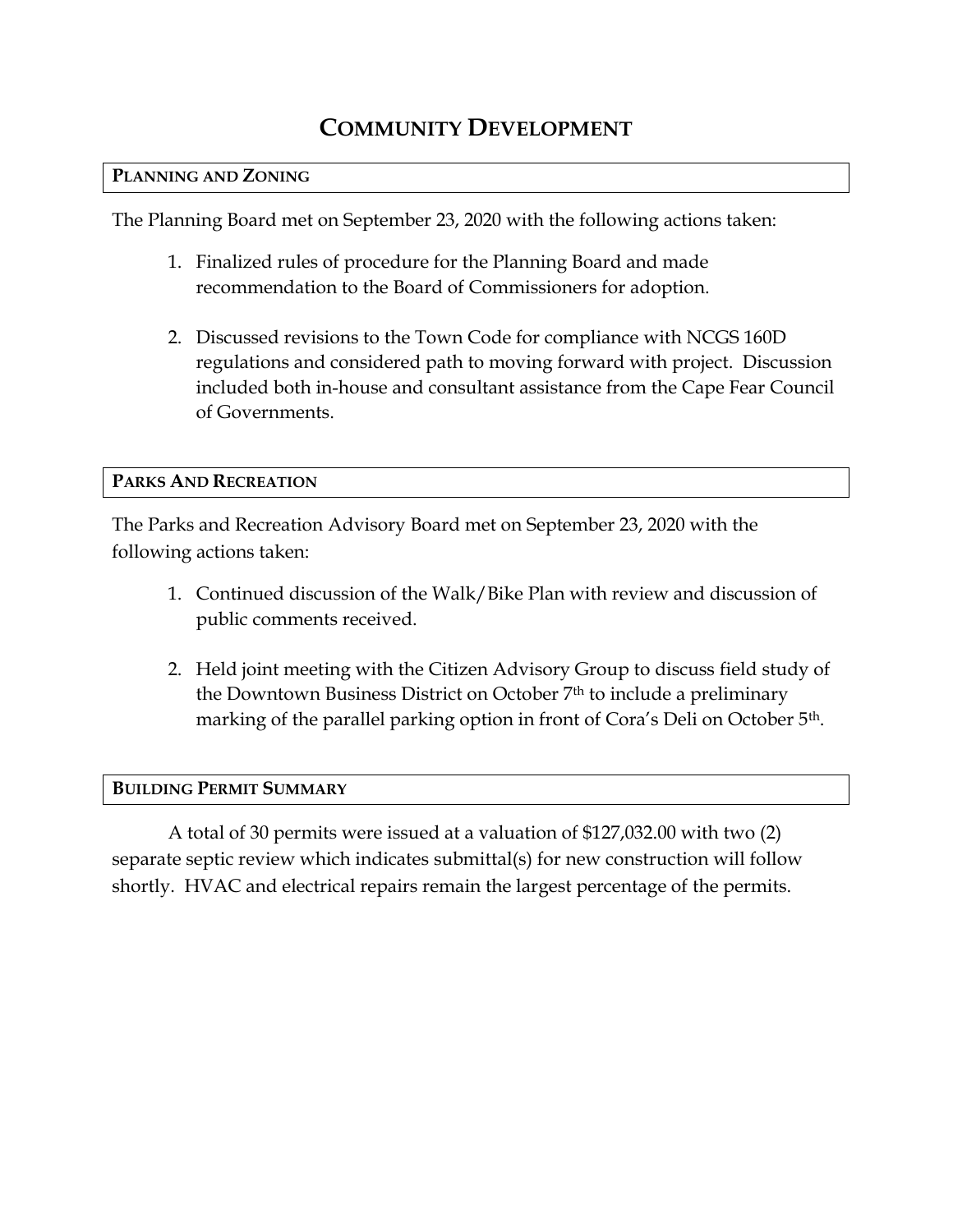## **SEPTEMBER 2020 BUILDING PERMITS**

| PERMIT DESCRIPTION        | <b>NUMBER</b> | <b>VALUATION</b> | <b>PERMIT FEE</b> |
|---------------------------|---------------|------------------|-------------------|
| <b>Electrical Repair</b>  | 10            | \$19,750.00      | \$550.00          |
| Land Disturbance          | 4             | \$3,500.00       | \$120.00          |
| <b>Mechanical Repairs</b> |               | \$46,003.00      | \$385.00          |
| Misc. Building Repair     | 7             | \$57,779.00      | \$730.00          |
| Zoning Permit for Septic  | 2             | \$0.00           | \$60.00           |
|                           | 30            | \$127,032.00     | \$1,845.00        |

Election time is here and we encourage everyone to vote for the candidates of your choice. Visit Pender County Board of Elections at

<https://www.pendercountync.gov/boe/> for information on voter registration, polling locations, and sample ballots. Early voting starts Thursday, October 15th and ends on Saturday October 31st .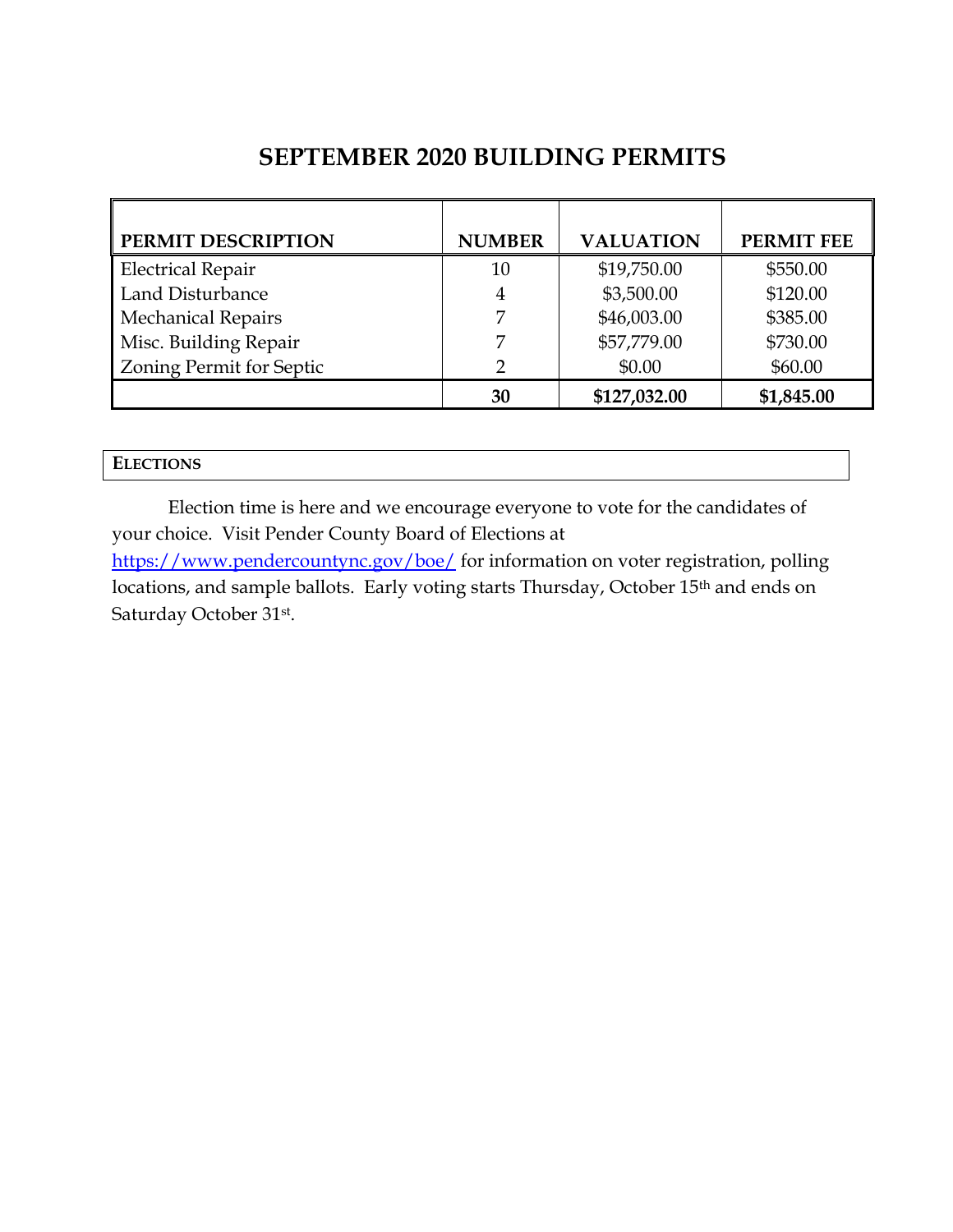

# **NORTH CAROLINA**

### **STATE BOARD OF ELECTIONS**

#### **IMPORTANT DATES**

#### **FRIDAY, OCTOBER 9**

Regular Voter Registration Deadline

#### **THURSDAY, OCTOBER 15**

Start of One-Stop Voting Pender County voters may register and vote at any one-stop early voting location:

> Cape Fear Community College:<br>621 NC HWY 210 E<br>HAMPSTEAD, NC 28443

> Cooperative Extension Auditorium:<br>801 S WALKER ST<br>BURGAW, NC 28425

> Long Creek Volunteer Fire Department:<br>227 SCOTT RD<br>ROCKY POINT, NC 28457

For locations and hours, check with your county board of elections<br>office, or vt.ncsbe.gov/OSSite

#### **TUESDAY, OCTOBER 27**

Deadline to Request an Absentee Ballot

#### **SATURDAY, OCTOBER 31**

One- Stop Early Voting Ends One-stop early voting sites close at 3 p.m.

### **TUESDAY, NOVEMBER 3**

**ELECTION DAY!**